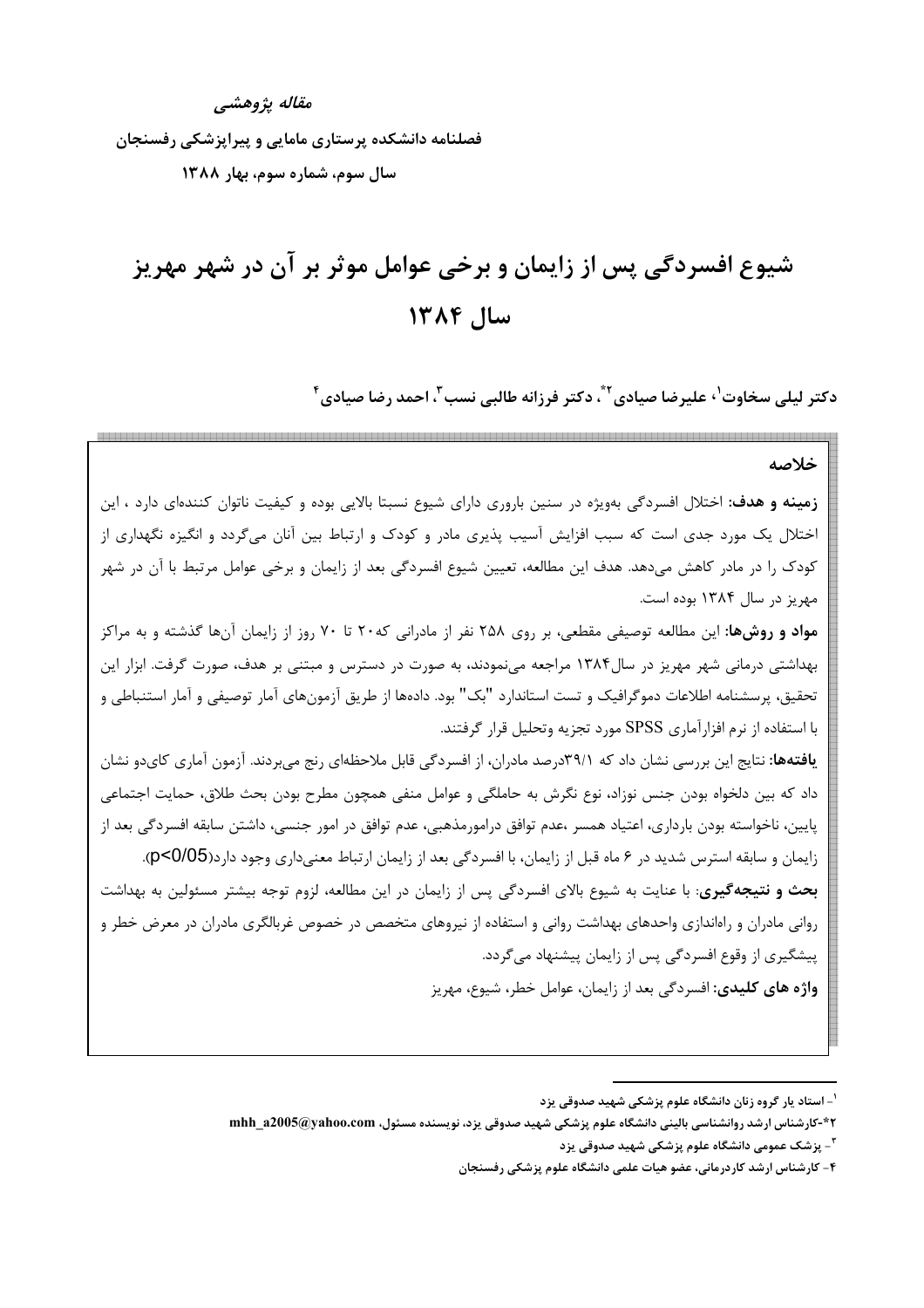مقدمه

در دنیای امروز، افسردگی یکی از شایعترین اختلالات روانی است که به سرماخوردگی روانی شهرت دارد و طبق آمارها ۱۵ .<br>تا ۲۰درصد بزرگسالان، در سطح قابل توجهی از نشانههای افسردگی رنج میبرند که البته متغیرهای مختلفی نظیر متغیرهای زیستی، محیطی، اجتماعی و روانی در بروز آن نقش دارند. در مجموع میتوان مواردی نظیر اختلال در کارکرد ناقلهای عصبی و هورمونی، سابقه افسردگی، سابقه اعتیاد و الكليسم در خانواده، از دست دادن والدين قبل از ١٣ سالگي، بي توجهي خانواده و اطرافيان، رويدادهاي منفي زندگي، داشتن همسر عيبجو ومتخاصم، فقدان ارتباط نزديک و اطمينان بخش، فقدان حمايت اجتماعي مناسب و فقدان احساس ارزشمندی را در بروز افسردگی موثر دانست[۱،۲]. امروزه افسردگی بعد از زایمان، یک مقوله تشخیصی قوی ومعتبری بوده که تحقیق روی دیگر اختلالات روانی پس از زايمان را تحت الشعاع قرار داده است[٣،٣]. اكثر منابع، سه نوع اختلال رواني سايكوز، غمزدگي و افسردگي پس از زايمان را ذکر کردهاند. سایکوز پس از زایمان که شدیدترین نوع اختلال پس از زایمان محسوب شده، از روز سوم با علایم هذیان و افسردگی شدید مشخص میگردد و علایم بعدی شامل سوءظن، قرائن كونفوزيوني، بي ربطي كلامي، نگرانیهای وسواس گرایانه در مورد سلامتی و رفاه کودک، بی میلی برای مراقبت از کودک ودر مواردی آسیب رساندن به خود یا کودک و یا هر دو مشاهده میشود که نرخ شیوع آن، یک یا دو مورد در ۱۰۰۰ میباشد[۵] .غمزدگی بعد از زایمان که۵۰ تا ۸۰درصد زنان پس از زایمان بدان دچار می شوند، از روز دوم يا سوم بعد از زايمان شروع وتا روز دهم برطرف میگردد و علایم آن محدود شونده است[۶،۷]. اختلال افسردگی پس از زایمان هم با علایم ظاهر افسرده، عدم علاقه به فعالیت، تغییر اشتها، احساس گناه، مشکل در خواب و مراقبت از خود مشخص گردیده که بسیار خطرناکتر و پایدارتر از غمزدگی بعد از زایمان میباشد. این اختلال از ۲ تا ۸ هفته بعد از زایمان شروع می گردد[۸،۹]. نگاهبان و همکارانش در تحقیقی در شهر رفسنجان، میزان شیوع

افسردگی پس از زایمان را ۲۴/۸درصد گزارش نمودند[۱۰]. در تحقیقی دیگر در بیمارستان حضرت رسول (ص) تهران، میزان شیوع افسردگی بعد از زایمان ۲۰درصد گزارش شد[۱۱]. Oharaو همکاران با استفاده از معیارهای تشخیصی تحقیقاتی، میزان شیوع افسردگی را ۹درصد در حین زایمان و ١٢درصد در دوره بعداز زايمان ذكر كردند[١٢]. در تحقيق دیگری مشخص شد که ۱۰درصد زنان طی حاملگی و۷درصد در دوره پس از زایمان، افسرده بودند[۱۳] در پژوهش انجام شده در کانادا میزان شیوع افسردگی پس از زایمان ۶/۲درصد گزارش گردید[۱۴].

افسردگی بعد از زایمان، یک اختلال چند عاملی بوده که تغییرات هورمونی، وجود سابقه افسردگی پیشین، فشارهای رواني پيش از زايمان، فقدان شبكه حمايت اجتماعي، كيفيت ازدواج، روابط زناشويي، نگرش نسبت به حاملگي و پيدايش مسئولیت جدید نگهداری از کودک، از عواملی میباشند که در پیدایش این اختلال موثرند[۱۵] همچنین عوامل فرهنگی از جمله كيفيت ازدواج، نگرش نسبت به حاملگي و عدم اشتغال به عنوان مهمترین متغیرها درتفکیک گروه افسرده از غيرافسرده، بعد از زايمان شناخته شدهاند[١١].

افسردگی بعد از زایمان، یک مشکل جدی است که باعث عوارض بلندمدت روی رشد و تکامل خانوادگی و عاطفی فرزندان يا مادران مىشود[۱۶]. همچنين سبب افزايش آسیبپذیری مادر و کودک و ارتباط میان آن ها میگردد و انگیزه نگهداری از کودک را در مادر کاهش داده که خود، مشکلات رفتاری کودکان را در آینده افزایش میدهد، ضمن این که آسیبهای کوتاه مدتی که مادر و کودک از نشانههای افسردگی مانند کم اشتهایی و بی علاقگی میبینند را نباید از نظر دور داشت[۱۷ ]. با توجه به ملاحظات فوق و ضرورت و اهمیت پژوهش در زمینه افسردگی پس از زایمان، هدف از پژوهش حاضرتعیین میزان شیوع افسردگی بعد از زایمان و هم چنین ارزیابی و بررسی ارتباط برخی عوامل احتمالی مربوط به این اختلال میباشد.

فصلنامه دانشکده پرستاری مامایی و پیراپزشکی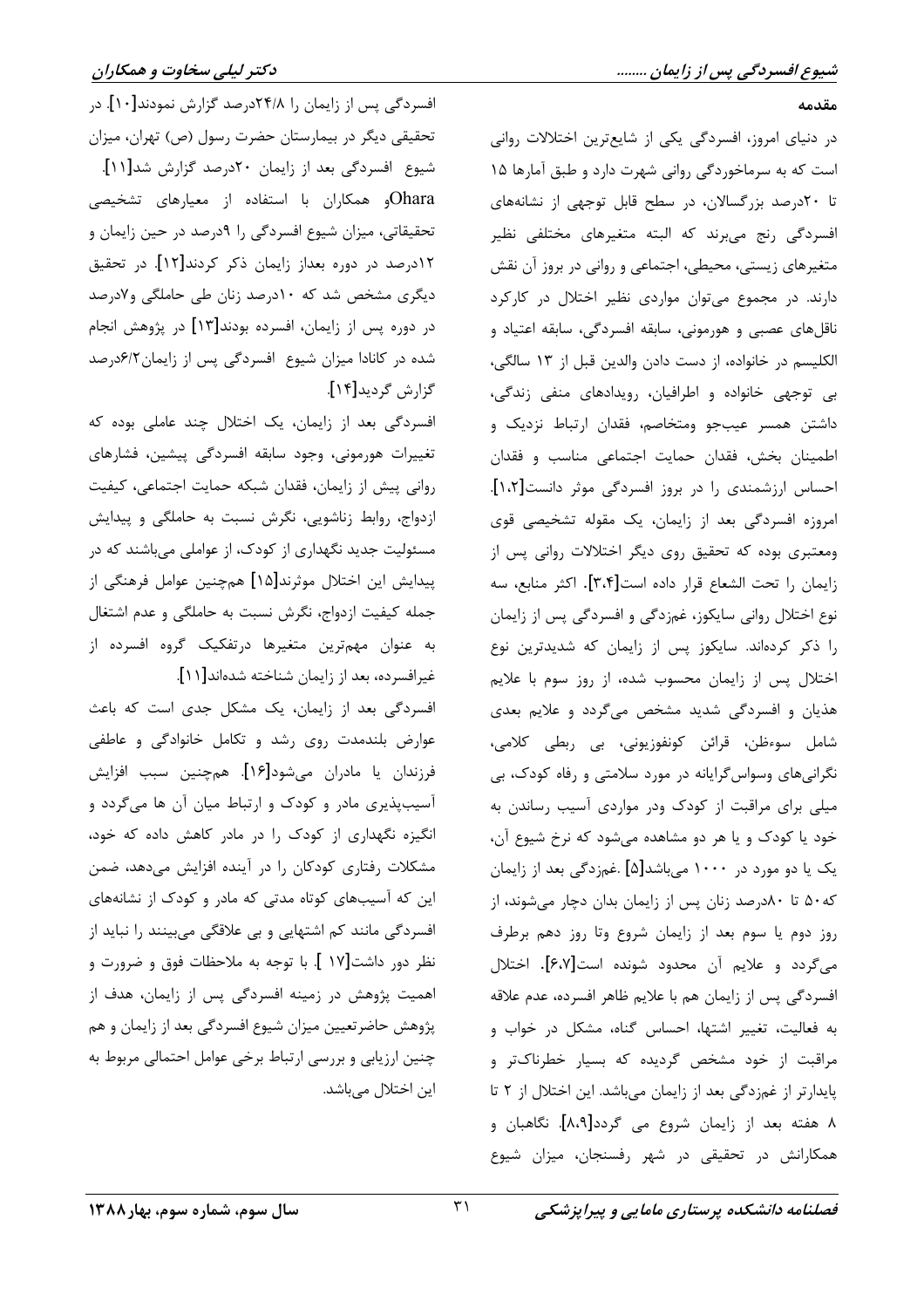#### مواد و روشها

این پژوهش از نوع توصیفی مقطعی است که به بررسی شیوع افسردگی بعد از زایمان در شهر مهریز پرداخته است. جامعه پژوهش مشتمل بر کلیه زنانی بود که در سال ۸۴ زایمان نموده، و بين ٢٠ تا ٧٠ روز از زايمان آن ها مي گذشت. نمونهگیری به طریق غیر احتمالی آسان در دسترس و مبتنی بر هدف، انجام گردید. پژوهشگران با همکاری واحدهای تنظیم خانواده مراكز بهداشت ودرمان سطح شهر، كليه مادران زايمان نموده، را شناسایی و در موعد مقرر به منازل آن ها مراجعه و پس از مصاحبه حضوری وتوضیح در خصوص اهداف پژوهش و جلب اعتماد مادران، پرسشنامههای تنظیمی در اختیارشان قرار می گرفت. در طول طرح با ۳۰۰ نفر مصاحبه صورت گرفت که ۴۲ نفر از آنها به دلیل عدم همکاری از مطالعه خارج شدند و ۲۵۸ نفر از آنان پرسشنامههای مربوط به پژوهش را تکمیل نمودند. در این پژوهش، دادهها با استفاده از پرسشنامهها مشتمل بر سه بخش: مشخصات فردی با ۲۵ سوال، حمایت اجتماعی با ۱۵ سوال، نگرش نسبت به حاملگی با ١٣ سوال و تست افسردگی بک با ٢١ سوال جمعآوری گردید که بر اساس شدت نشانه، به هر سوال نمرهای بین ۰ تا ۳ داده می شد که در مجموع، نمره ۹-۰ طبیعی، ۱۵-١٠نمايانكر وضعيت مرزى، ٢٠-١۶ افسردگي متوسط، ٣٠-٢١ افسردگی متوسط بالا، ۴۰-۳۱ افسردگی شدید و بالاتر از ۴۱ افسردگی خیلی شدیدرا نشان میداد. در این پژوهش زنانی که بین۱۵-۰دریافت نمودند طبیعی یا خفیف، و کسانی که نمره بالای ۱۶ را کسب نمودند بهعنوان افسرده در نظر گرفته شدند. اطلاعات جمعآوری شده به وسیله روشهای آماری توصیفی و استنباطی نظیر آزمون کای دو و با استفاده از نرم افزار SPSS مورد بررسی و تجزیه وتحلیل قرار گرفت.

#### نتاىج

یافتهها نشان داد سن زنان مورد بررسی، بین ۴۸-۱۵ سال با میانگین ۲۵/۴۷ و انحراف معیار ۵/۰۷ سال بود. ۴۴/۸درصد نمونهها زايمان اول خود را انجام داده، زايمان ٥٣/٨درصد آنها به صورت طبیعی و ۴۵درصد سزارین بوده است. ۸۹/۵درصد آنها خانهدار، و ۶۵/۱درصد دارای مدرک تحصیلی

زیردیپلم بودند. از ۲۵۸ مورد زن مطالعه، ۳۹/۱درصد دارای درجات مختلفی از افسردگی بودند.که از بین آنها **۳۷نفر(۱۴/۳درصد)افسردگی خفیف، ۴۵نفر(۱۷/۴درصد) دچار** افسردگی متوسط، ۱۶نفر(۶/۲درصد)افسردگی شدید و ۳نفر(۱/۲درصد)دارای افسردگی خیلی شدید بودند.

در این پژوهش، جنس نوزاد در ۴۹ نفر از مادران، مطابق خواستهشان نبود که از این میان ۵۵/۱درصد دارای درجاتی از افسردگی بودند و از ۲۰۷ نفری که جنس نوزاد، مطابق خواستهشان بود ۳۵/۲درصد دارای درجاتی از افسردگی بودندکه این اختلاف از نظر آزمون کایدو معنیدار گزارش شد $p<$ 0/01). لازم به ذکر است که ۶ نفر از مادران در مورد مطابق بودن جنس نوزاد با خواسته شان، توضیحی نداده بودند. حاملگی ۲۰۴نفر از مادران، خواسته وبا آگاهی قبلی بود که از این تعداد ۳۱/۴درصد، افسرده بودند و از ۵۲ نفری که حاملگی ناخواسته داشتند، ۶۷/۳درصد دارای درجاتی از افسردگی بودند. آزمون مجذورکای نشان داد که بارداری ناخواسته با شیوع بالاتری از افسردگی و عمق افسردگی همراه است(0/0001)-0). در این بررسی، ۷۵ نفر از زنان دارای همسر معتاد بودند که از این تعداد، ۴/۶هدرصد دارای درجاتی از افسردگی بوده و از ۱۸۳ نفر نمونه دارای همسر غیرمعتاد، ٣٢/٨درصد دارای درجاتی از افسردگی بودند که آزمون کایدو، ازدیاد شیوع افسردگی در زنانی که دارای همسر معتاد بودند، را به صورت معنیدار نشان داد $(p<\!\!0/001)$ . همچنین یافتههای پژوهش نشان داد که از ۴۱ نفری که دارای اختلافات زناشويي بودند ٧٠/٧درصد دچار درجاتي از افسردگي بودند و از ۲۱۷ نفر که اختلاف نداشتند تنها ۳۲/۳درصد دارای افسردگی که آزمون مجذور کای نشان داد شیوع وعمق افسردگی در گروهی که اختلاف زناشویی داشتند، بیشتر  $(p<0/0001)$ است

در این پژوهش از ۴۸ نفری که دارای سابقه افسردگی بعد از زایمان بودند ۶۰/۴درصد دارای درجاتی از افسردگی بوده و از ۲۱۰ نفری که دارای این سابقه نبودند ۴۴درصددارای درجاتی از افسردگی بود. که این تفاوت از نظر آماری معنیدار است بدین معنی که شیوع افسردگی در کسانی که دارای سابقه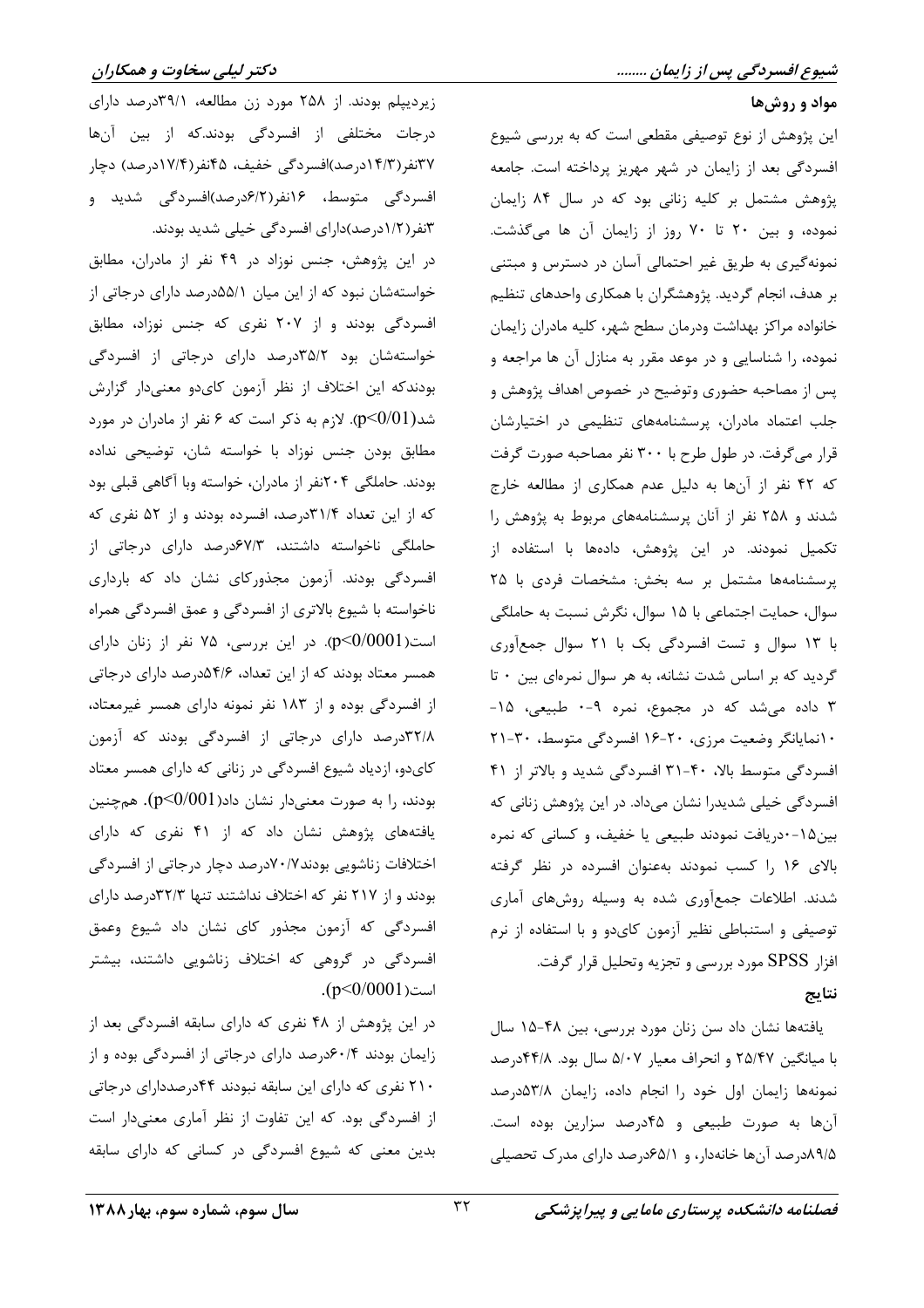#### شیوع افسردگی پس از زایمان ........

دکتر لیلی سخاوت و همکاران

افسردگی پس از زایمان میباشند، شایعتر است $(0.001)$ . و نیز ۳۳نفر از زنان در عماه قبل از زایمان دچار نوعی ضربه روحی گردیده بودند که از این تعداد ۶۹/۷درصد دارای درجاتی از افسردگی بودند و از ۲۲۵ نفری که چنین سابقهای را نداشتند ۳۳/۴درصد دچار افسردگی بودند. آزمون کایدو نشان داد که شیوع افسردگی در کسانی که سابقه استرس شدید در عماه قبل از زایمان را داشتند، به طور معنیداری بیشتر بوده است(0/0001)9٪. در این مطالعه، نتایج مشابهی در مورد وجود ارتباط معنیدار بین شیوع افسردگی پس از زایمان با متغیرهای دیگری نظیر انتخاب آگاهانه و رضایت مندانه همسر، توافق درامور جنسی و امور مذهبی با همسر، رابطه همسر با خانواده آزمودنیها و حمایت اجتماعی از آنان، و بحث طلاق در خانواده به دست آمد. بدین معنی که میزان افسردگی پس از زایمان در مادرانی که در ازدواج خود با همسر تحمیلی مواجه نشده همچنین در کسانی که در امور جنسی و یا امور مذهبی با همسر خود توافق داشتهاند و از حمایت خانواده همسر نیز برخوردار بودند، به مراتب کمتر دیده شد(0/05). و نیز شیوع افسردگی در گروهی که اغلب مواقع راجع به طلاق وجدايي با همسر خود صحبت می کردند، بیشتر گزارش گردید.

در این پژوهش نگرش نسبت به حاملگی نیز مورد بررسی قرار گرفت و ۲۱۲ نفر دید کاملا مثبت نسبت به حاملگی داشتند که از این تعداد ۲۸/۸درصدافسرده بودند ،۳۷ نفر حالت تردید آمیزی را نسبت به حاملگی داشتند که از این تعداد ۸۶/۵ درصد افسرده بودند و ۵ نفر دید ونگرش کاملا منفی نسبت به حاملگی داشتند که از این گروه۸۰درصددارای درجاتی از افسردگی بودند آزمون کای دو و میزان شیوع افسردگی بیشتر در گروهی که دارای نگرش منفی و تردید آمیز نسبت به حاملگی بودند را تایید کرد( p<0/0001).

در این مطالعه، بین متغیرهای سن و میزان تحصیلات مادران و همچنین تعداد دفعات و نوع زایمان، سابقه مرگ فرزند ویا یکی از والدین با افسردگی پس از زایمان رابطه معنیداری يافت نشد.

بحث

در این پژوهش، ۳۹/۱درصد زنان از درجات مختلف افسردگی رنج میبردند. در مطالعات مشابه، میزان شیوع افسردگی پس از زایمان در کرمان ۳۱/۱درصد، در رفسنجان ۴۳/۹درصد، در بیمارستان حضرت رسول(ص)تهران نیز ۲۰درصد گزارش گردیده است[۱۵،۱۸،۲۰]. در پژوهش انجام شده در کانادا، شیوع اختلال افسردگی بعد از زایمان ۶/۲درصد، در دانمارک بین ۷ تا ۲۴درصد و در بررسی صورت گرفته در فرانسه ۹/۳درصد گزارش شد[۱۴،۱۹] و بهطورکلی میزان شیوع این اختلال ۱۵-۱۰درصد میباشد[۱]. در برخی از بررسیها، شیوع این اختلال را در مادران جوان بیش از مادران در سنین بالا، گزارش کردهاند[۱۸،۲۱]. و اما در این پژوهش تفاوتی بین گروههای سنی مختلف مشاهده نشد که با نتایج گزارش شده توسط غفاری نژاد در کرمان هماهنگ است[۱۵] که میتواند از وضعیت فرهنگی-اجتماعی ناشی گردد و ظاهرا در این گونه بافتهای جغرافیایی، دختران سریعتر نقش و هویت زنانه را می پذیرند. نتایج مطالعه ما نشان داد که شیوع افسردگی در کسانی که حاملگی ناخواسته داشتهاند، بیشتر بوده که تقریبا در تمام بررسی های مشابه هم باعث افزایش شیوع افسردگی یس از زایمان گردیده است[۱۴،۱۵،۱۸].

در این پژوهش، مادرانی که جنس نوزادشان، مطابق خواسته آن ها بود درجات کمتری از افسردگی داشتندکه با پژوهشهای داخلی صورت گرفته، هماهنگی دارد[۱۵،۱۸] و می تواند به علت مسائل فرهنگی - اجتماعی در مناطق مختلف باشد. نتايج اين بررسي حاكي است كه ميزان شيوع افسردگی بعد از زایمان در زنانی که عدم توافق در امور جنسی، مذهبی، تعداد فرزند، و عدم ارتباط مطلوب با خانواده یکدیگر دارند بیش از زنانی بوده که در موارد فوقالذکر، دارای توافق بیشتری بودهاند، این موضوعات توجه خاص به شرایط ازدواج ومشاوره قبل از ازدواج را نشان میدهد و با توجه به این که ازدواج، یک رابطه نزدیک بین زن و مرد به مدت طولانی است، لازم میباشد قبل از ازدواج به شرایطی که تامین کننده احساس ایمنی و زناشویی موفقیت آمیز است، توجه ویژه گردد چرا که این رابطه، فقط به منظور ارضاء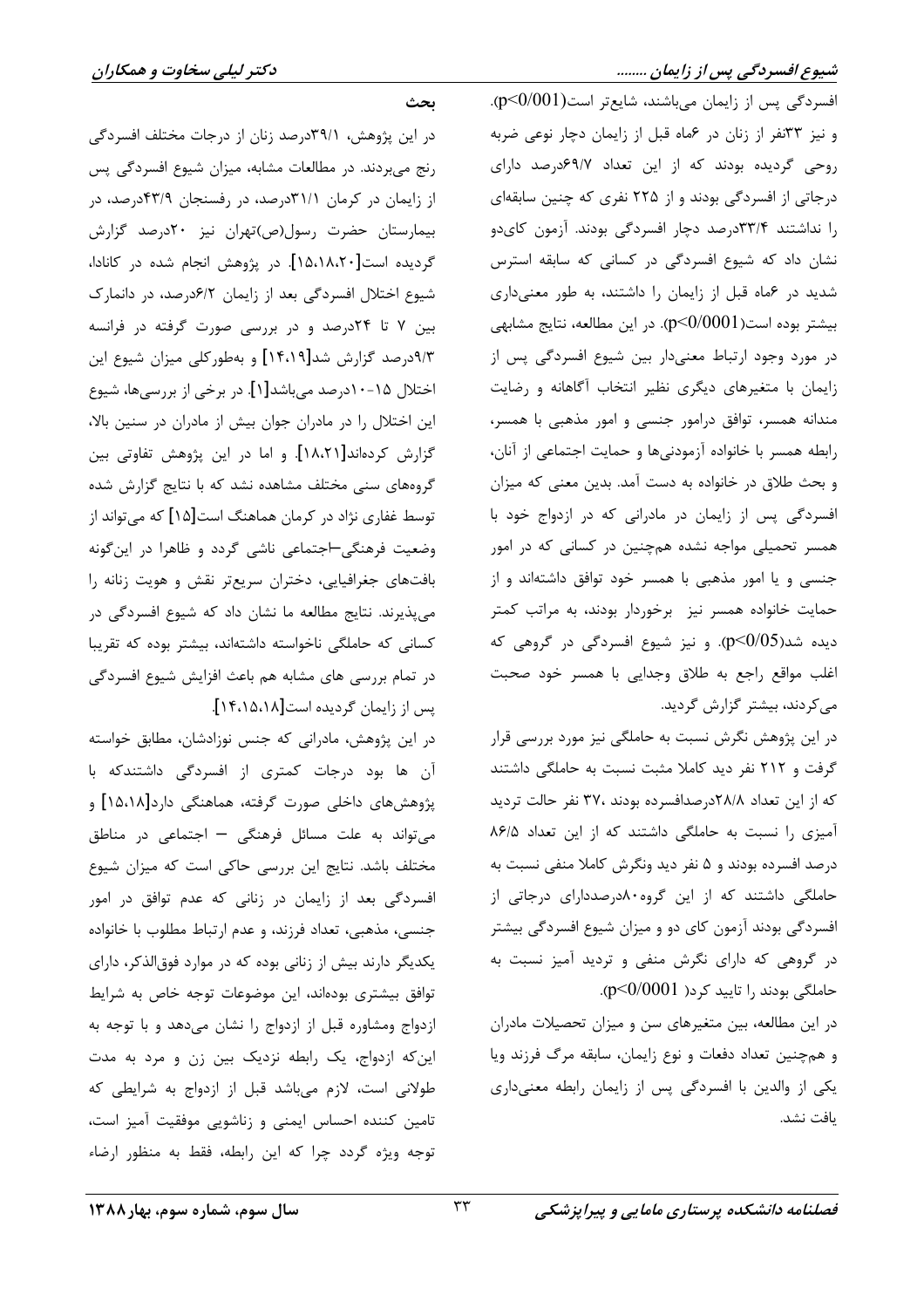### د کتر لیلی سخاوت و همکاران

American iournal Obstet Gynecol, 1995;  $143:639 - 645.$ 

6- Szigethy EM, Ruiz P. Treatment of depression during adolescent pregnancy. Journal of Practical Psychiatry and Behavioral Health, 1999; 5:250 - 264.

7- Szigethy EM, Ruiz P. Depression among pregnant adolescents: An integrated treatment approach. .American Journal of Psychiatry. 2001; 158:22 -27.

8- Videbeck SH. Psychiatric mental health nursing, Lippincott Williams Wilkins, 2004, PP: 333

9- Pariser S. Postpartum mood disorder: clinical perspective, Journal of Women Health, 1994; 6:421-434.

۱۰ – نگاهبان ط، انصاری، وهمکاران. شیوع افسردگی پس از زایمان در شهر رفسنجان، مجله دانشکده پرستاری مامائی و پیراپزشکی رفسنجان، شماره دوم، زمستان ۸۵، ص ۳۵ -۳۰. ١١- نمازي ش. بررسي نقش تعداد از متغيرهاي روانشناختي و دموگرافیک در افسردگی پس از زایمان، دانشگاه علوم پزشکی ایران، پایان نامه کارشناسی ارشد روانشناسی بالینی، سال  $.1$ ۳۷۲

12- Ohara MW. Postpartum depression. Areole of social network and life stress variable, J. of Nervous and Mental Disease. 1983; 171:336-341

13- Roger B. Postpartum Depression,

Obstetrics and Gynecology of North

American. 1997; 20(3):550.

14- Zelkowitz P, Milet TH. Screening for postpartum depression in a community sample, Canadian Journal of Psychiatry 1995.;  $40:80 - 81$ .

۱۵-غفاری نژاد ع، جوبیارپویا ف. بررسی شیوع افسردگی پس از زایمان در شهر کرمان، مجله اندیشه و رفتار، شماره ۱ و ۲، سال ينجم ، ١٣٧٨ ;ص:٢٩ - ٢٩.

16- Wenbery MK, Tronick EZ. The Impact of psychiatric illness maternal  $\Omega$ infant development. Journal Clinical Psychiatry,  $1998; 59: 53 - 61$ 

تمایلات آنی نبوده بلکه در برگیرنده اهداف زندگی موفقیت آميز و احساس ايمني است. همچنين نتايج اين پژوهش بيانگر این مطلب است که شیوع افسردگی در زنان دارای همسر معتاد(بهویژه تریاک)، و نیز زنانی که دارای اختلافات زناشویی بوده و يا با بحث طلاق مواجه بودند، شايعتر مي باشد چرا كه نزاع و مشاجره در خانواده، ایجاد کننده احساس ناامنی، ترس و نداشتن تصوير مثبت از خود مي گردد كه به دنبال آن، اضطراب و حالتهای آزاردهنده در شخص شکل می گیرد که البته احساس ایمنی در بزرگسالی به واسطه عوامل متعددی نظير رتبه اجتماعي و عوامل خانوادگي بوجود مي آيد چون بزرگسالان به خصوص زنان، قسمتی از رابطه صمیمانه و مهرآمیز خود را که به احساس ایمنی منتهی می شود، مدیون روابط سالم خانوادگی هستند.

شیوع افسردگی پس از زایمان ........

**نتیجه گیری:** با توجه به درصد نسبتاً بالای افسردگی بعــد از زایمان در این مطالعه(۳۹/۱-درصد) و اهمیت ایـن موضـوع کـه افسردگی پس از زایمـان در صـورت عـدم تـشخيص و درمـان مناسب، می تواند عواقب زیان باری برای کودک و مادر داشته باشد، لذا پیشنهاد مے شود مراکز بهداشتی درمانی توجه بیشتری به انجام مشاوره روانی زنان در زمان بارداری و پس از زایمان نمبوده تبا بتواننـد از بـروز افـسردگی پـس از زایمـان، جلوگیری نمایند.

منابع

1- Kaplan HJ, Sadock BJ, Comprehensive textbook of psychiatry,  $4<sup>th</sup>$  edition. Lippincott Williams & Wilkins: 2000.

٢- سالکوس ک. ,فتار درمانی شناختی، چاپ اول، ترجمه حبيب الله قاسم زاده، انتشارات ارجمند تهران،۱۳۷۶، ص۵۴. 3- Lee T, Dominic TS. A psychiatric epidemiological study of postpartum Chinese women. AM.J.Psychiatry, 2001; 158:220 - 2. 4- Saisto T, Salmela-Aro K, Nurmi TE, Halmemaki E. Psychosocial predictors of disappointment with delivery and puerperal depression. A longitudinal study, Acta.obstet. Gynecol, Jan 2001;80 (1):39-45. 5- Stowe ZW, Nemeroff LB. Women at risk

for postpartum  $-$  onset major depression,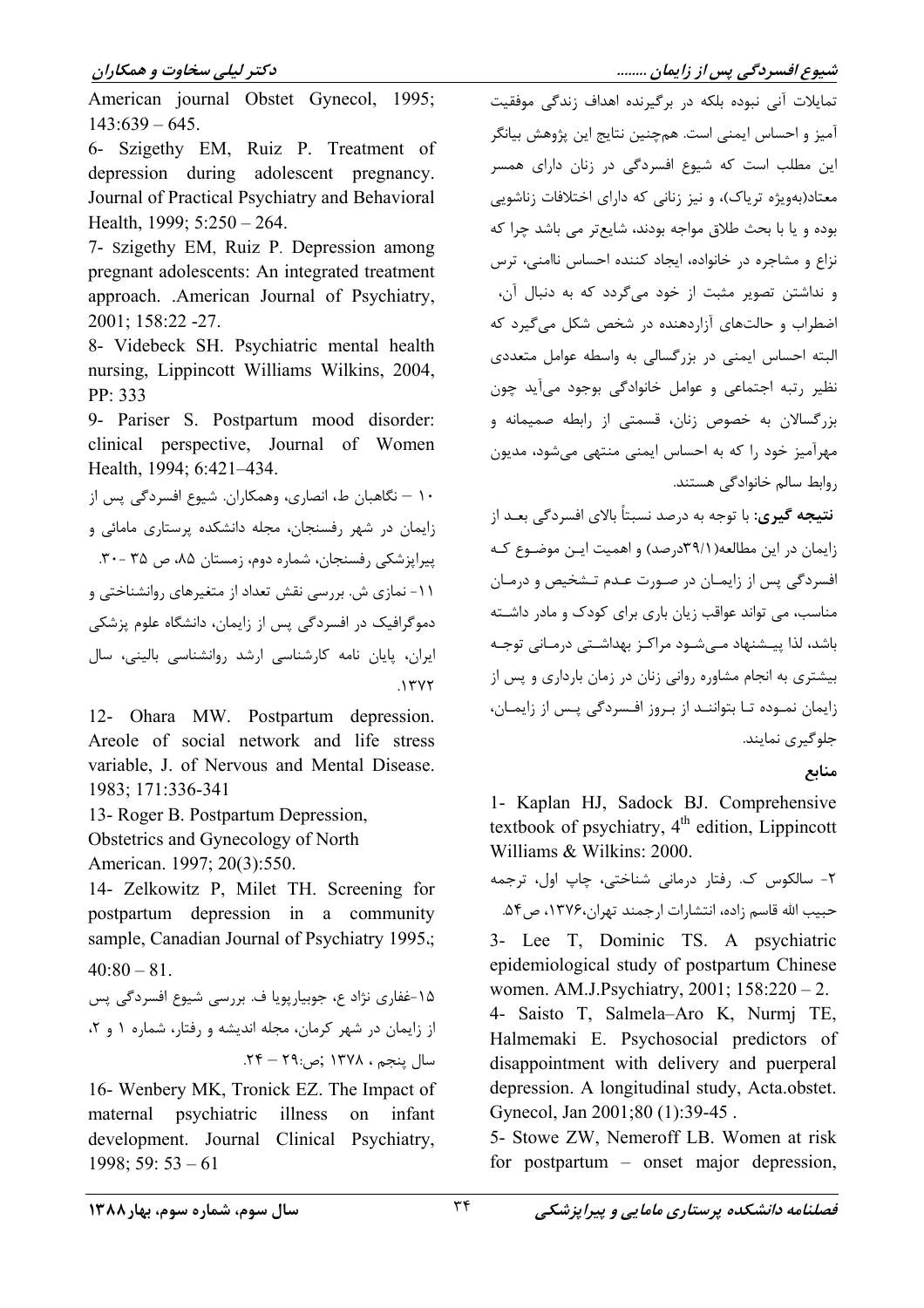time mothers .Journal Abnormal Psychology .1991; 100: 594-99. ۲۰- رشیدی ب. بررسی شیوع افسردگی پس از زایمان در بیمارستان حضرت رسول (ص) تهران، دانشگاه علوم پزشکی ایران، پایان نامه جهت اخذ دکتری پزشکی، ۱۳۷۶.

21- Chen CH. Etiology of postpartum depression a review, Kao-Hsiung -Hsueb-Ko-Hsuen-Tsa-Chi, 1996; 12(12): 104 - 13.

17- Ohara MW, Schlechte JA, Lewis DA, Varner MW. Controlled prospective study of postpartum mood disorders: psychological environmental and hormonal variables. Journal Abnormal Psychology, 1991; 100: 63-73.

١٨- غلامرضا پور ع، بحريني ي. بررسي ميزان افسردگي پس از زایمان در رفسنجان، دانشگاه علوم پزشکی رفسنجان، پایان نامه جهت اخذ درجه دکتری پزشکی، ۱۳۷۸.

19- Campbell SB, Cohn JF. Prevalence and correlates of postpartum depression in first –